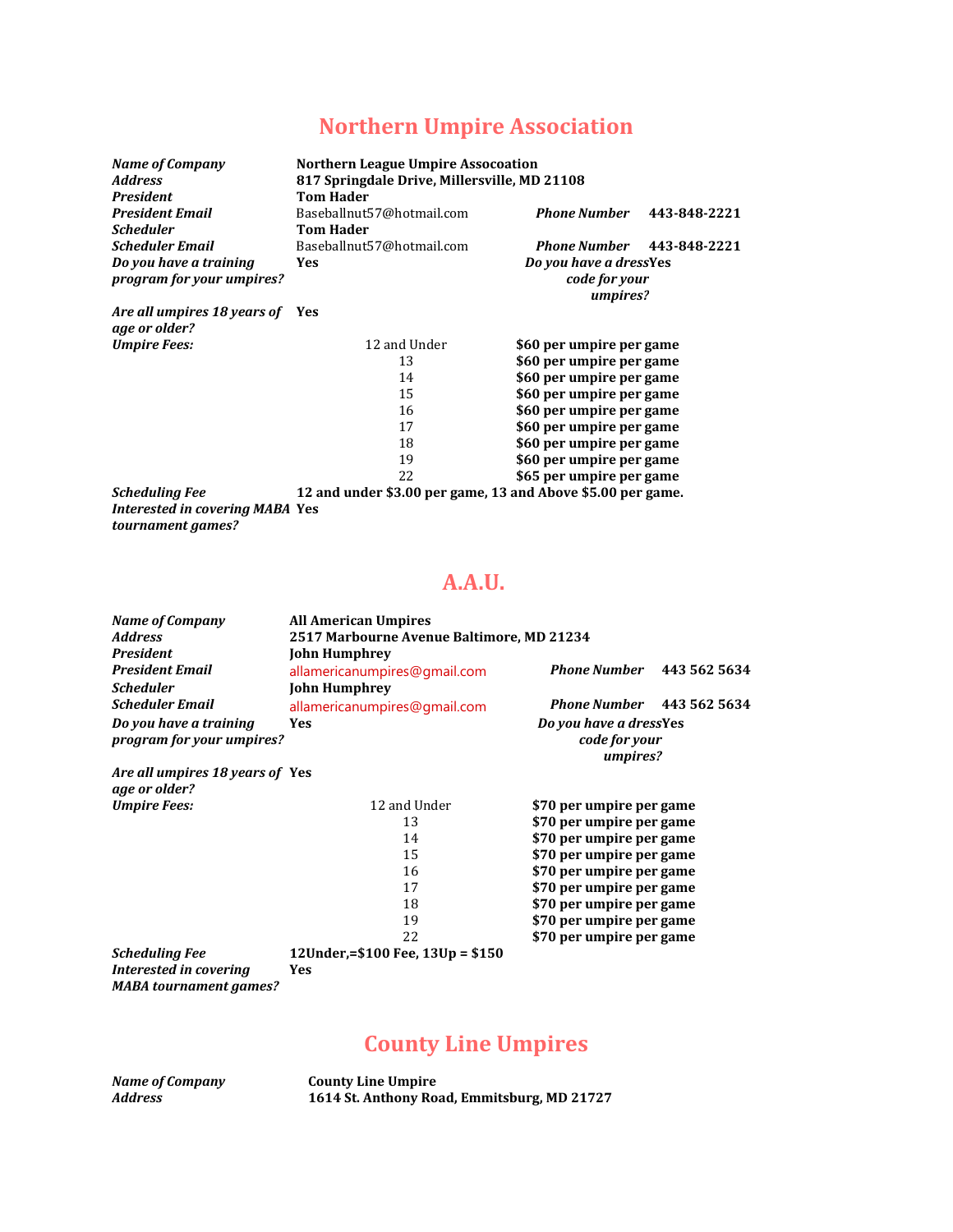| <b>President</b>                    | John Mercandetti       |                                      |              |
|-------------------------------------|------------------------|--------------------------------------|--------------|
| <b>President Email</b>              | Imercan7@aol.com       | <b>Phone Number</b>                  | 240-385-4275 |
| <b>Scheduler</b>                    | <b>Wendell White</b>   |                                      |              |
| <b>Scheduler Email</b>              | Cableguy8729@vahoo.com | <b>Phone Number</b>                  | 410-984-3731 |
| Do you have a training              | Yes                    | Do you have a dressYes               |              |
| program for your umpires?           |                        | code for your                        |              |
|                                     |                        | umpires?                             |              |
| Are all umpires 18 years of age Yes |                        |                                      |              |
| or older?                           |                        |                                      |              |
| <b>Umpire Fees:</b>                 | 12 and Under           | \$60 for 1 Umpire/ \$75 for one man  |              |
|                                     | 13                     | \$60 for 1 Umpire/ \$90 for one man  |              |
|                                     | 14                     | \$60 for 1 Umpire/ \$90 for one man  |              |
|                                     | 15                     | \$60 for 1 Umpire/ \$90 for one man  |              |
|                                     | 16                     | \$65 for 1 Umpire/ \$100 for one man |              |
|                                     | 17                     | \$65 for 1 Umpire/ \$100 for one man |              |
|                                     | 18                     | \$70 for 1 Umpire/ \$105 for one man |              |
|                                     | 19                     | \$70 for 1 Umpire/ \$105 for one man |              |
|                                     | 22                     | \$90 for 1 Umpire/ \$135 for one man |              |
| <b>Scheduling Fee</b>               | \$100 per organization |                                      |              |
| <b>Interested in covering MABA</b>  | Yes                    |                                      |              |

**Umpires United Association**

|                                                     | <b>Umpires United Association</b> |                                                     |              |
|-----------------------------------------------------|-----------------------------------|-----------------------------------------------------|--------------|
| <b>Address</b>                                      | 123 Balnew Ave, Dundalk, MD 21222 |                                                     |              |
| <b>President</b>                                    | David Mack, Jr.                   |                                                     |              |
| <b>President Email</b>                              | Mackir.david@vahoo.com            | <b>Phone Number</b>                                 | 443-467-2167 |
| <b>Scheduler</b>                                    |                                   | Nelson Kohn                                         |              |
| <b>Scheduler Email</b>                              | nelleekohn@gmail.com              | <b>Phone Number</b>                                 | 410-598-7145 |
| Do you have a training<br>program for your umpires? | Yes                               | Do you have a dressYes<br>code for your<br>umpires? |              |
| Are all umpires 18 years of age Yes<br>or older?    |                                   |                                                     |              |
| <b>Umpire Fees:</b>                                 | 12 and Under                      | \$65 for 1 Umpire/\$60 per for 2                    |              |

| 12 and Under | \$65 for 1 Umpire/ \$60 per for 2 |
|--------------|-----------------------------------|
| 13           | \$60                              |
| 14           | \$60                              |
| 15           | \$65                              |
| 16           | \$65                              |
| 17           | \$65                              |
| 18           | \$65                              |
| 19           | \$65                              |
| 22           | \$65                              |
| \$5 per game |                                   |
|              |                                   |

*Interested in covering MABA* **Yes** *tournament games?*

*tournament games?*

# **Calvert County Officials**

| <b>Name of Company</b> | <b>Calvert County Officials (Umpires)</b> |                     |              |
|------------------------|-------------------------------------------|---------------------|--------------|
| <b>Address</b>         | 1677 Dartmore Drive, Huntington MD 20639  |                     |              |
| <b>President</b>       | <b>Jason Harlow</b>                       |                     |              |
| <b>President Email</b> | Lift8s1978@vahoo.com                      | <b>Phone Number</b> | 443-223-9927 |
| <b>Scheduler</b>       | <b>Steve Cox</b>                          |                     |              |
| <b>Scheduler Email</b> | rangerscox@aol.com                        | <b>Phone Number</b> | 240-299-6262 |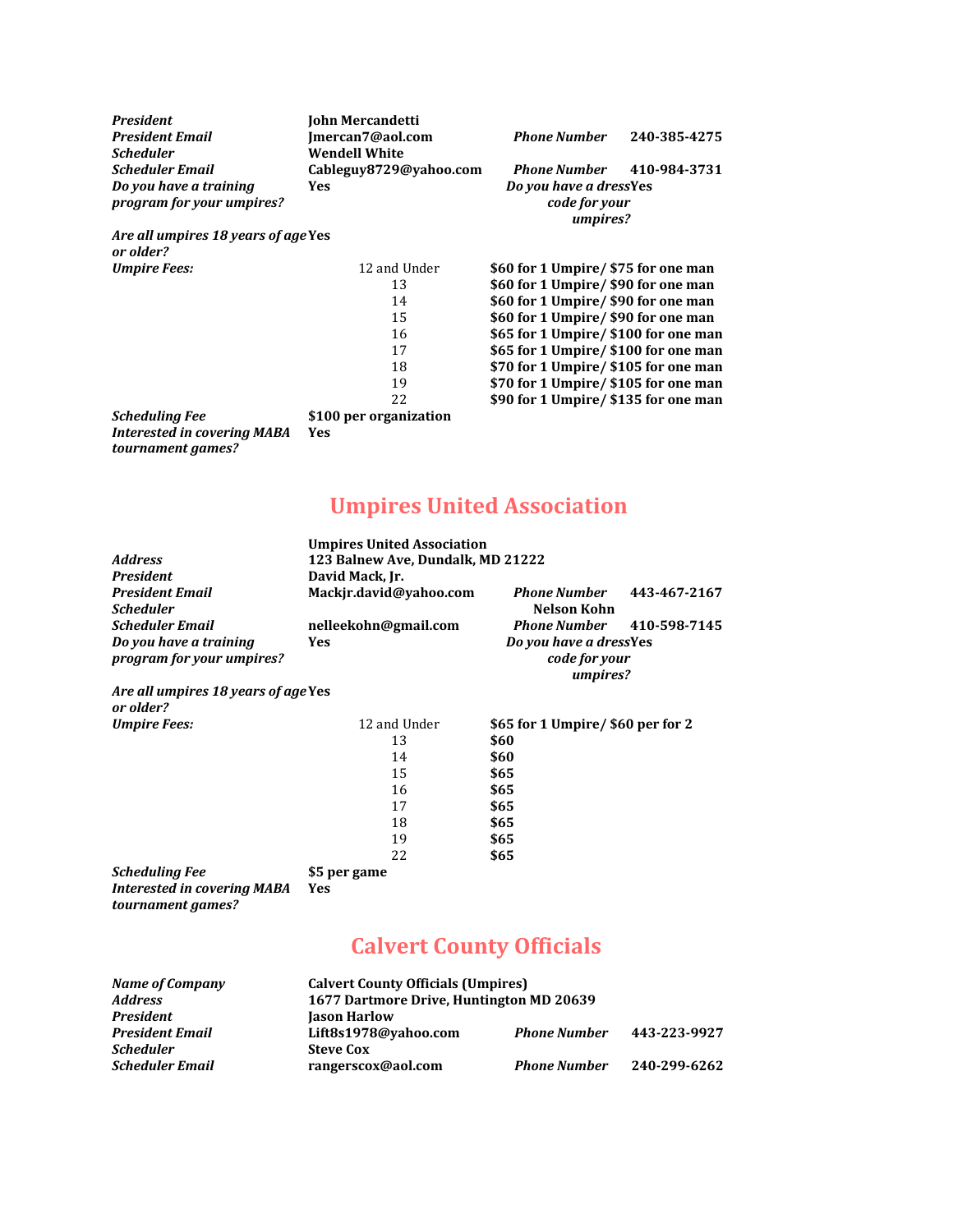| Do you have a training<br>program for your umpires? | <b>Yes</b>             | Do you have a dressYes<br>code for your<br>umpires? |
|-----------------------------------------------------|------------------------|-----------------------------------------------------|
| Are all umpires 18 years of age Yes<br>or older?    |                        |                                                     |
| <b>Umpire Fees:</b>                                 | 12 and Under           | 70 For 1 umpire                                     |
|                                                     |                        | 60 Each For 2 Umpires                               |
|                                                     | 13                     | <b>60 Each For 2 Umpires</b>                        |
|                                                     | 14                     | 60 Each For 2 Umpires                               |
|                                                     | 15                     | 60 Each For 2 Umpires                               |
|                                                     | 16                     | 60 Each For 2 Umpires                               |
|                                                     | 17                     | 60 Each For 2 Umpires                               |
|                                                     | 18                     | 60 Each For 2 Umpires                               |
|                                                     | 19                     | <b>60 Each For 2 Umpires</b>                        |
|                                                     | 22                     | 60 Each For 2 Umpires                               |
| <b>Scheduling Fee</b>                               | \$6 per game scheduled |                                                     |

*Interested in covering MABA* **yes** *tournament games?*

#### **M.A.C.**

| Name of Company                                         | <b>MAC</b>                                 |                                |              |
|---------------------------------------------------------|--------------------------------------------|--------------------------------|--------------|
| <b>Address</b>                                          | 8805 Southlea Court Fairfax, VA 22031-3233 |                                |              |
| <b>President</b>                                        | <b>John Porter</b>                         |                                |              |
| <b>President Email</b>                                  | john@umpires.org                           | <b>Phone Number</b>            | 703-978-3601 |
| <b>Scheduler</b>                                        |                                            | John Porter-phone covered 24/7 |              |
| <b>Scheduler Email</b>                                  | john@umpires.org                           | Phone Number 703-978-3601      |              |
| Do you have a training                                  | YES. 5 different locations in              | Do you have a dressYES         |              |
| program for your umpires?                               | different states running all               | code for your                  |              |
|                                                         | year round                                 | umpires?                       |              |
| Are all umpires 18 years of age YES<br>or older?        |                                            |                                |              |
| <b>Umpire Fees:</b>                                     | 12 and Under                               | n/a                            |              |
|                                                         | 13                                         | n/a                            |              |
|                                                         | 14                                         | 65                             |              |
|                                                         | 15                                         | 67                             |              |
|                                                         | 16                                         | 67                             |              |
|                                                         | 17                                         | 70                             |              |
|                                                         | 18                                         | 70                             |              |
|                                                         | 19                                         | 70                             |              |
|                                                         | 22                                         | 70                             |              |
| <b>Scheduling Fee</b>                                   | \$150 per team                             |                                |              |
| <b>Interested in covering MABA</b><br>tournament games? | <b>YES</b>                                 |                                |              |

# **Maryland Diamond Umpire Association**

| <b>Name of Company</b>    | <b>Maryland Diamond Umpire Assoc.</b> |                                  |  |
|---------------------------|---------------------------------------|----------------------------------|--|
| <b>Address</b>            | 8145 Ridgley Loop Severn, MD 21144    |                                  |  |
| <b>President</b>          | <b>David Ross</b>                     |                                  |  |
| <b>President Email</b>    | davidfranklinross@gmail.com           | <b>Phone Number</b> 410-570-8521 |  |
| <b>Scheduler</b>          |                                       | <b>Beau Brown</b>                |  |
| <b>Scheduler Email</b>    | mduaassigner@aol.com                  | <b>Phone Number</b> 443-891-3270 |  |
| Do you have a training    | <b>Yes</b>                            | Do you have a dressYes           |  |
| program for your umpires? |                                       | code for your                    |  |
|                           |                                       | umpires?                         |  |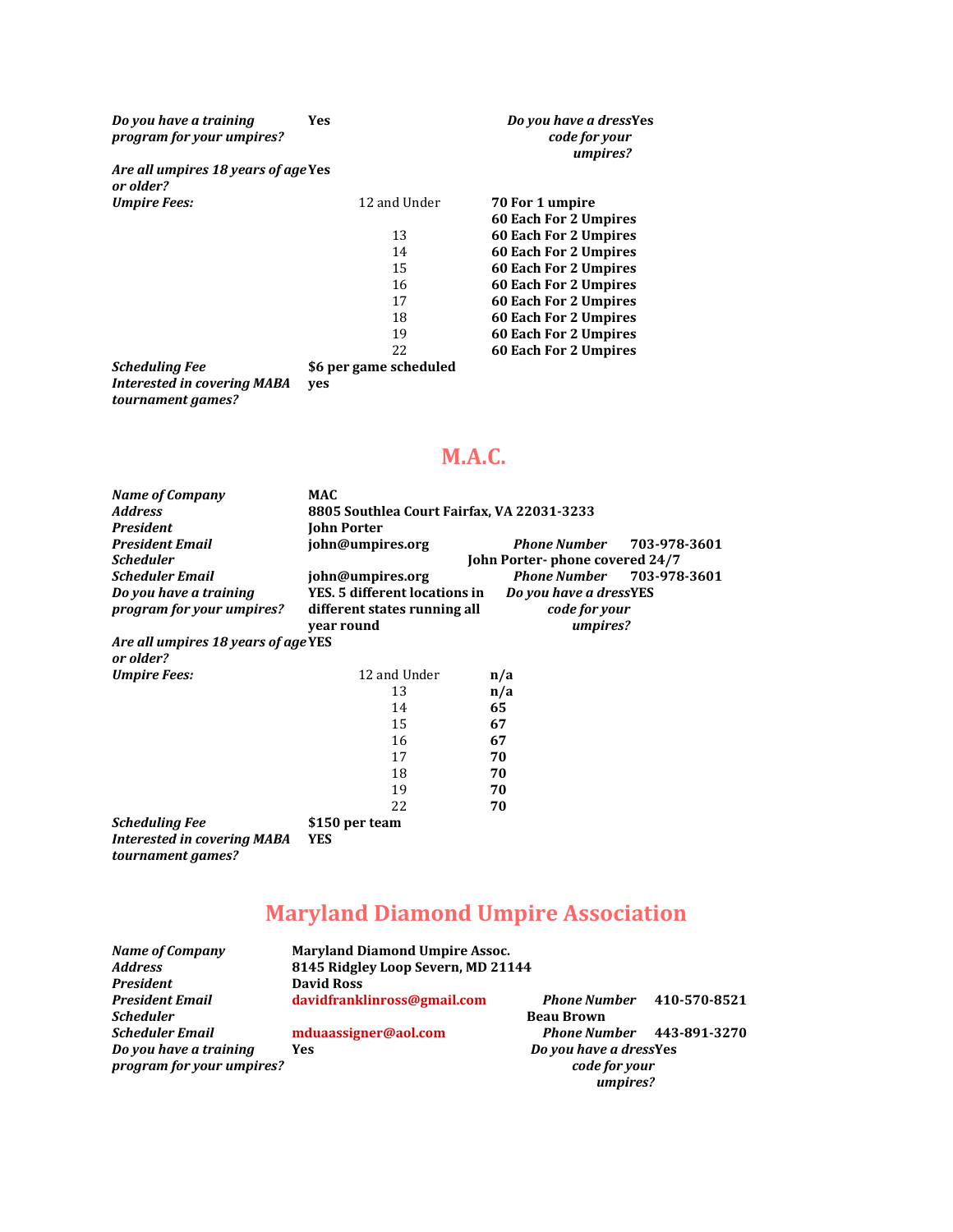*Are all umpires 18 years of* **Yes** *age or older?*  $U$ *mpire Fees:* 

| 12 and Under | \$70.00 per game one Umpire per game  |
|--------------|---------------------------------------|
|              | \$60.00 per umpire per game 2 umpires |
| 13           | \$60.00 per game per umpire           |
| 14           | \$60.00 per game per umpire           |
| 15           | \$65.00 per game per umpire           |
| 16           | \$65.00 per game per umpire           |
| 17           | \$65.00 per game per umpire           |
| 18           | \$70.00 per game per umpire           |
| 19           | \$70.00 per game per umpire           |
| 22           | \$70.00 per game per umpire           |
|              |                                       |

*Scheduling Fee* **\$6.00 per game scheduled**

## **Maryland Youth Sports Officials (MYSO)**

| <b>Name of Company</b>           | <b>Maryland Youth Sports Officials (MYSO)</b>    |                                        |
|----------------------------------|--------------------------------------------------|----------------------------------------|
| <b>Address</b>                   | 5106 Crystal Park Lane / Ellicott City, MD 21043 |                                        |
| <b>President</b>                 | <b>Chris Jakubek</b>                             |                                        |
| <b>President Email</b>           | Chris,jakubek3@gmail.com                         | <b>Phone Number</b> 410-340-3480       |
| <b>Scheduler</b>                 | Chris Jakubek                                    |                                        |
| <b>Scheduler Email</b>           | Chris.jakubek3@gmail.com                         | <b>Phone Number</b> 410-340-3480       |
|                                  | www.marylandyouthsportsofficials.com             |                                        |
| Do you have a training           | We conduct a 6-week annual training program      | Do you have aYes                       |
| program for your                 | which includes classroom and on-field            | dress code for                         |
| umpires?                         | sessions. We use Arbiter software to ensure      | your umpires?                          |
|                                  | that you're notified of upcoming game coverage   |                                        |
|                                  | and umpires are scheduled. Backround checks      |                                        |
|                                  | will be performed on all umpires.                |                                        |
| Are all umpires 18 years Yes     |                                                  |                                        |
| of age or older?                 |                                                  |                                        |
| <b>Umpire Fees:</b>              | 12 and Under                                     | 6-inning game \$64; 7-inning game \$70 |
|                                  | 13                                               | \$70                                   |
|                                  | 14                                               | \$70                                   |
|                                  | 15                                               | \$70                                   |
|                                  | 16                                               | \$70                                   |
|                                  | 17                                               | \$70                                   |
|                                  | 18                                               | \$70                                   |
|                                  | 19                                               | \$70                                   |
|                                  | 22                                               | \$70                                   |
| <b>Scheduling Fee</b>            | \$6 per game                                     |                                        |
| Interested in covering           | Yes                                              |                                        |
| <b>MABA</b> tournament<br>games? |                                                  |                                        |

# **Independent Baseball Umpires Association**

| Name of Company        | <b>Independent Baseball Umpires Association</b>  |              |
|------------------------|--------------------------------------------------|--------------|
| <b>Address</b>         | 4812 Tallahassee Ave., Rockville, Maryland 20853 |              |
| President              | Ray Taylor                                       |              |
| <b>President Email</b> | Ump7ray@verizon.net Phone Number                 | 240-463-9707 |
| Scheduler              | Ray Taylor                                       |              |
| <b>Scheduler Email</b> | Ump7ray@verizon.net Phone Number                 | 240-463-9707 |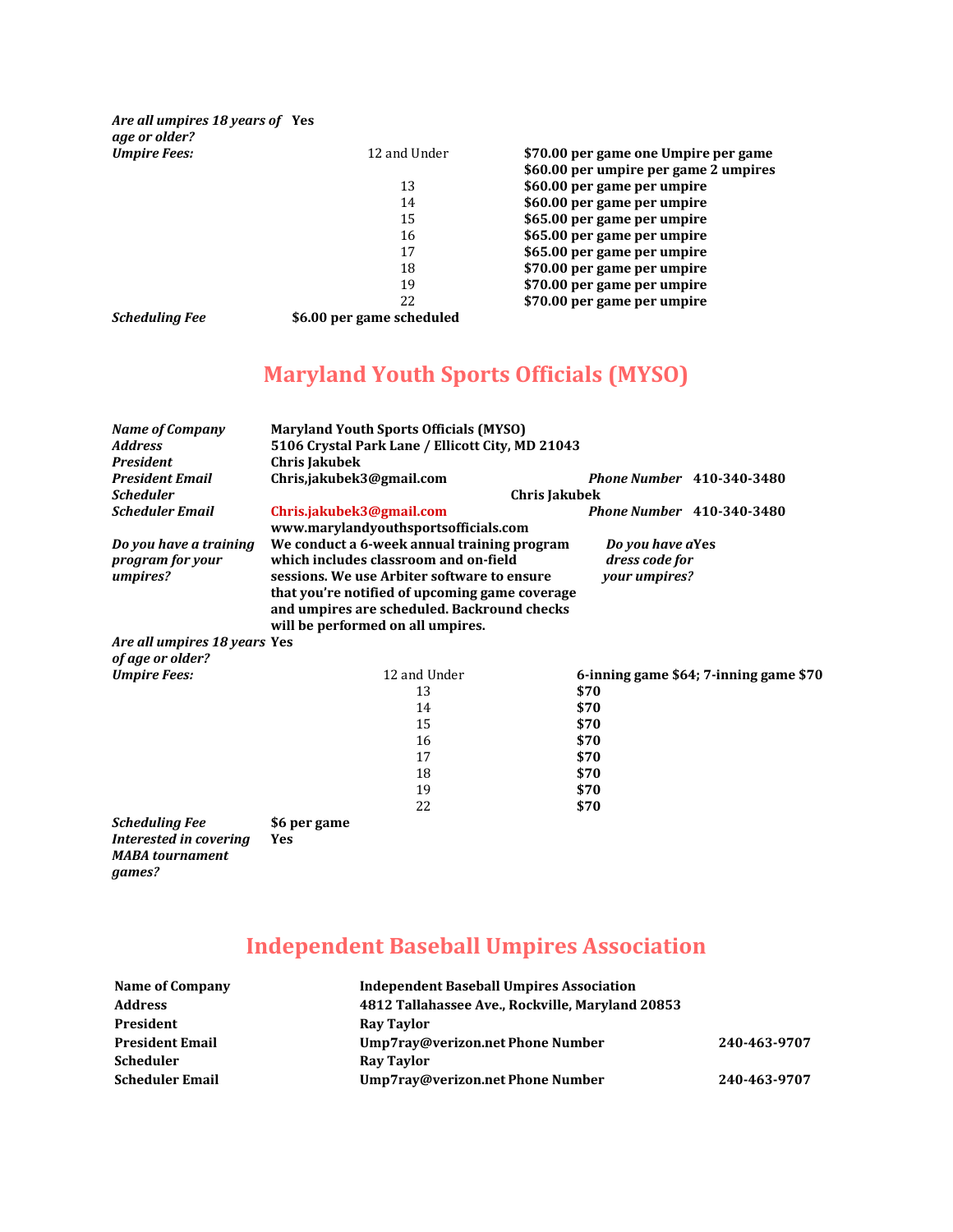| Do you have a training program for<br>your umpires?     | ves                                                          | Do you have a dress code for<br>your umpires? | They arrive in<br>uniform. |  |
|---------------------------------------------------------|--------------------------------------------------------------|-----------------------------------------------|----------------------------|--|
| Are all umpires 18 years of age or<br>older?            | 90% of our group are, but we do have a few between 16 and 18 |                                               |                            |  |
| <b>Umpire Fees:</b>                                     | 12 and Under                                                 | U9 and U10 = $$65;U11$ and U12 = $$75$        |                            |  |
|                                                         | 13                                                           | \$65/man                                      |                            |  |
|                                                         | 14                                                           | \$65/man                                      |                            |  |
|                                                         | 15                                                           | \$70/man                                      |                            |  |
|                                                         | 16                                                           | \$70/man                                      |                            |  |
|                                                         | 17                                                           | \$75/man                                      |                            |  |
|                                                         | 18                                                           | \$75/man                                      |                            |  |
|                                                         | 19                                                           | \$85/man                                      |                            |  |
|                                                         | 22                                                           | \$85/man                                      |                            |  |
| <b>Scheduling Fee</b>                                   | \$5 per game                                                 |                                               |                            |  |
| <b>Interested in covering MABA</b><br>tournament games? | <b>Yes</b>                                                   |                                               |                            |  |

## **Central Maryland Umpire Association**

| <b>Name of Company</b><br><b>Address</b><br><b>President</b>                  | <b>Central Maryland Umpire Association (Frederick County)</b><br>202 Winter Brook Dr. Walkersville, Md. 21793<br>Dave Masser |                                                                                                                                                                      |                                                                                                                                                                                     |  |
|-------------------------------------------------------------------------------|------------------------------------------------------------------------------------------------------------------------------|----------------------------------------------------------------------------------------------------------------------------------------------------------------------|-------------------------------------------------------------------------------------------------------------------------------------------------------------------------------------|--|
| <b>President Email</b><br><b>Scheduler</b>                                    | Cmumpire99@verizon.net<br>Dave Masser                                                                                        | <b>Phone Number</b>                                                                                                                                                  | 301-845-6263 home                                                                                                                                                                   |  |
| <b>Scheduler Email</b><br>Do you have a training<br>program for your umpires? | Cmumpire99@verizon.net<br>Yes, we do training indoors and<br>outdoors. Plate and field<br>mechanics, and rules.              | <b>Phone Number</b>                                                                                                                                                  | 301-514-6260 cell<br>Do you have a dressYes, we have a 4 standard<br>code for yourshirts and other optional<br>umpires?shirts as well. Umpire pants,<br>hats and standard equipment |  |
| Are all umpires 18 years of<br>age or older?                                  | Yes                                                                                                                          |                                                                                                                                                                      |                                                                                                                                                                                     |  |
| <b>Umpire Fees:</b>                                                           | 12 and Under                                                                                                                 | (1 umpire)                                                                                                                                                           | \$65 cash per umpire per game (1 umpire), \$85 for                                                                                                                                  |  |
|                                                                               | 13                                                                                                                           | \$65 cash per umpire per game (2 umpires), fee<br>and a half \$95 for (1 umpire)<br>\$65 cash per umpire per game (2 umpires), fee and<br>a half \$95 for (1 umpire) |                                                                                                                                                                                     |  |
|                                                                               | 14                                                                                                                           |                                                                                                                                                                      |                                                                                                                                                                                     |  |
|                                                                               | 15                                                                                                                           | for (1 umpire)                                                                                                                                                       | \$70 cash per umpire per game (2 umpires), \$100                                                                                                                                    |  |
|                                                                               | 16                                                                                                                           | for (1 umpire)                                                                                                                                                       | \$70 cash per umpire per game (2 umpires), \$100                                                                                                                                    |  |
|                                                                               | 17                                                                                                                           | for (1 umpire)                                                                                                                                                       | \$75 cash per umpire per game (2 umpires), \$110                                                                                                                                    |  |
|                                                                               | 18                                                                                                                           | for (1 umpire)                                                                                                                                                       | \$75 cash per umpire per game (2 umpires), \$110                                                                                                                                    |  |
|                                                                               | 19                                                                                                                           | for (1 umpire)                                                                                                                                                       | \$75 cash per umpire per game (2 umpires), \$110                                                                                                                                    |  |
|                                                                               | 22                                                                                                                           | \$85 cash per umpire per game (2 umpires), \$125<br>for (1 umpire)                                                                                                   |                                                                                                                                                                                     |  |
| <b>Scheduling Fee</b>                                                         | Not per team but per organization that we cover games                                                                        |                                                                                                                                                                      |                                                                                                                                                                                     |  |

*Interested in covering MABA* **Yes, in any age group in Frederick or Carroll Counties. Potentially others as well depending on travel time.**

#### **North County Blues**

*tournament games?*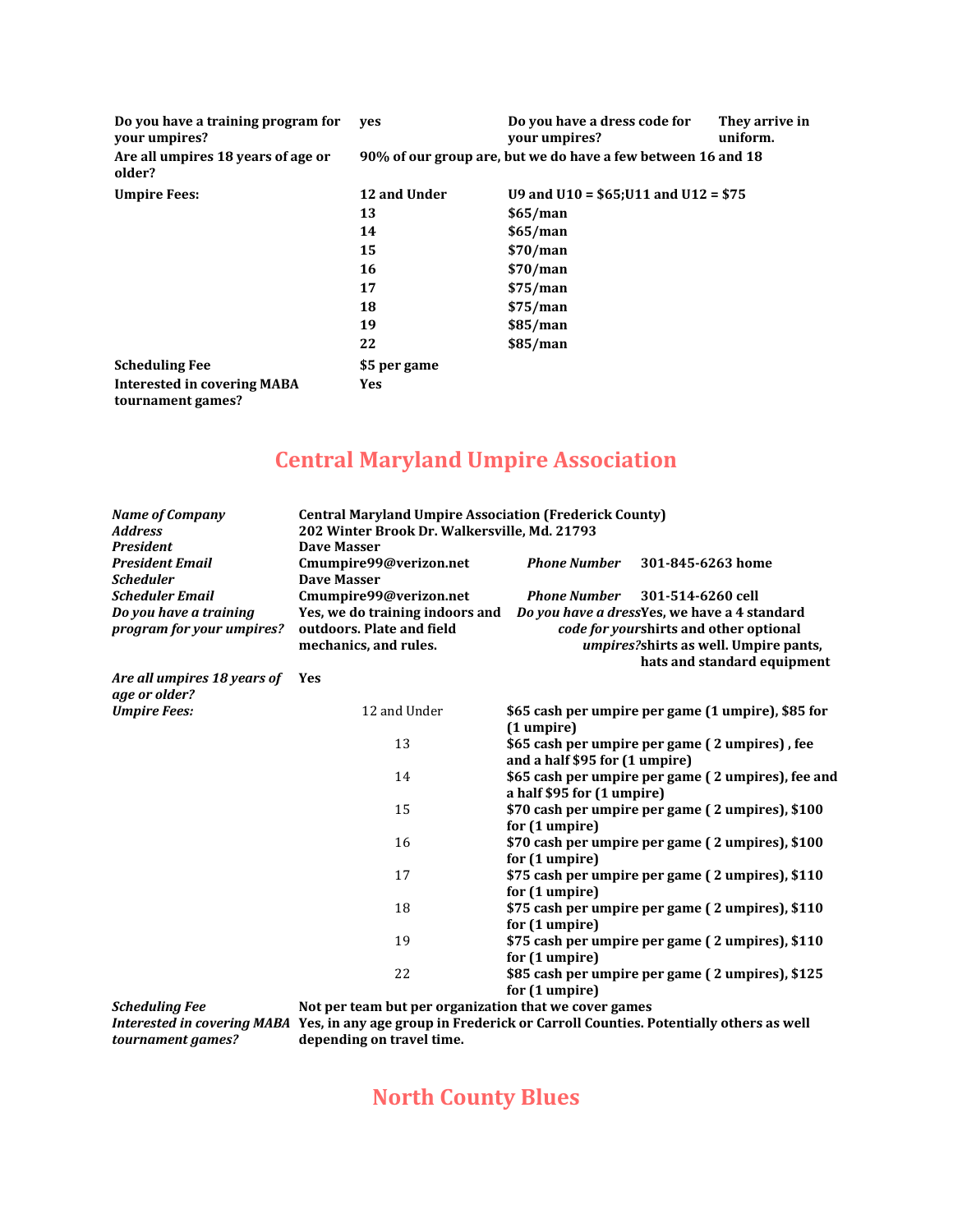| <b>Name of Company</b><br><b>Address</b><br><b>President</b>                                         | <b>North County Blues</b><br><b>Parkton Md</b><br><b>Jim Pfeiffer</b> |                                                                                       |
|------------------------------------------------------------------------------------------------------|-----------------------------------------------------------------------|---------------------------------------------------------------------------------------|
| <b>President Email</b>                                                                               | pfeifferjb@gmail.com<br><b>Chris Maddix</b>                           | <b>Phone Number</b> 4107465066                                                        |
| <b>Scheduler</b><br><b>Scheduler Email</b><br>Do you have a training<br>program for your<br>umpires? | cmaddix@saintjamesacademy.org<br>yes                                  | <b>Phone Number</b> 4104729059<br>Do you have aYes<br>dress code for your<br>umpires? |
|                                                                                                      | Are all umpires 18 years 18 or over for all travel games              |                                                                                       |
| of age or older?                                                                                     |                                                                       |                                                                                       |
| <b>Umpire Fees:</b>                                                                                  | 12 and Under                                                          | 50                                                                                    |
|                                                                                                      | 13                                                                    | 50                                                                                    |
|                                                                                                      | 14                                                                    | 50                                                                                    |
|                                                                                                      | 15                                                                    | 50                                                                                    |
|                                                                                                      | 16                                                                    | 50                                                                                    |
|                                                                                                      | 17                                                                    | 60                                                                                    |
|                                                                                                      | 18                                                                    | 60                                                                                    |
|                                                                                                      | 19                                                                    | N/A                                                                                   |
|                                                                                                      | 22                                                                    | N/A                                                                                   |
| <b>Scheduling Fee</b>                                                                                | 0                                                                     |                                                                                       |
| Interested in covering<br><b>MABA</b> tournament                                                     | yes                                                                   |                                                                                       |

# **Baltimore's Best Umpires**

| <b>Name of Company</b><br><b>Address</b><br><b>President</b><br><b>President Email</b><br><b>Scheduler</b> | <b>Baltimore's Best Umpires</b><br>2839 Mayfield Ave., Baltimore MD 21213<br><b>Michael Schilpp</b><br>sfclubmike@comcast.net<br>Harris Jessup | <b>Phone Number</b>        | 717-715-5640                                                                                                   |
|------------------------------------------------------------------------------------------------------------|------------------------------------------------------------------------------------------------------------------------------------------------|----------------------------|----------------------------------------------------------------------------------------------------------------|
| <b>Scheduler Email</b>                                                                                     | harris@baltbest.com                                                                                                                            | <b>Phone Number</b>        | 410-842-3143                                                                                                   |
| Do you have a training<br>program for your umpires?                                                        | Yes, we do training indoors and Do you have a dress Yes, we have a 4 standard<br>outdoors. Plate and field<br>mechanics, and rules.            |                            | code for yourshirts and other optional shirts<br>umpires?as well. Umpire pants, hats and<br>standard equipment |
| Are all umpires 18 years of<br>age or older?                                                               | <b>Yes</b>                                                                                                                                     |                            |                                                                                                                |
| <b>Umpire Fees:</b>                                                                                        | 12 and Under                                                                                                                                   |                            | \$60 cash per umpire per game (1 umpire)                                                                       |
|                                                                                                            | 13                                                                                                                                             | a half \$90 for (1 umpire) | \$65 cash per umpire per game (2 umpires), fee and                                                             |
|                                                                                                            | 14                                                                                                                                             | a half \$90 for (1 umpire) | \$65 cash per umpire per game (2 umpires), fee and                                                             |
|                                                                                                            | 15                                                                                                                                             |                            | \$65 cash per umpire per game (2 umpires),                                                                     |
|                                                                                                            | 16                                                                                                                                             |                            | \$65 cash per umpire per game (2 umpires),                                                                     |
|                                                                                                            | 17                                                                                                                                             |                            | \$65 cash per umpire per game (2 umpires),                                                                     |
|                                                                                                            | 18                                                                                                                                             |                            | \$65 cash per umpire per game (2 umpires),                                                                     |
|                                                                                                            | 19                                                                                                                                             |                            | \$65 cash per umpire per game (2 umpires),                                                                     |
|                                                                                                            | 22                                                                                                                                             |                            | \$65 cash per umpire per game (2 umpires),                                                                     |
| <b>Scheduling Fee</b>                                                                                      | \$35.00 Per Team                                                                                                                               |                            |                                                                                                                |
| <b>Interested in covering MABA Yes</b>                                                                     |                                                                                                                                                |                            |                                                                                                                |

*tournament games?*

*games?*

## **Blue Devil Umpire Association**

**Name of Company Blue Devil Umpire Association**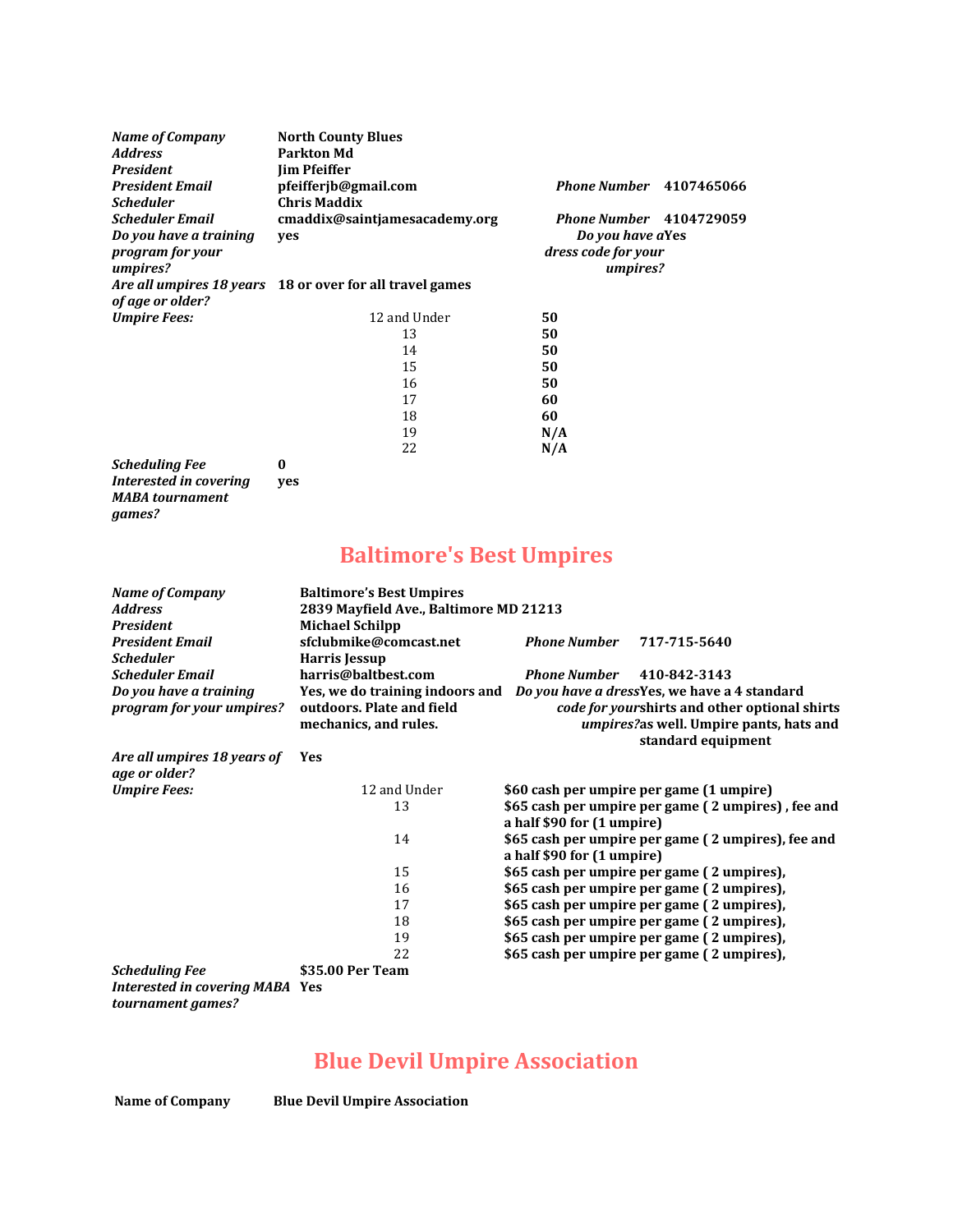| <b>Address</b>                                             | 15 Sunnyking Drive, Reisterstown, Maryland21136                                                                                                                                       |                                               |                                      |  |
|------------------------------------------------------------|---------------------------------------------------------------------------------------------------------------------------------------------------------------------------------------|-----------------------------------------------|--------------------------------------|--|
| <b>President</b>                                           | Bob Frank (410-493-7011) and Larry Silverman (410-484-2118)                                                                                                                           |                                               |                                      |  |
| <b>President Email</b>                                     | lawyerfrank@comcast.net<br>bluedevilumps@comcast.net                                                                                                                                  | <b>Phone Number</b>                           | 410-493-<br>7011<br>410-484-<br>2118 |  |
| <b>Scheduler</b>                                           | <b>Bob Frank</b>                                                                                                                                                                      |                                               |                                      |  |
| <b>Scheduler Email</b>                                     | <b>Same</b>                                                                                                                                                                           | <b>Phone Number</b>                           | <b>Same</b>                          |  |
| Do you have a training<br>program for your<br>umpires?     | Yes                                                                                                                                                                                   | Do you have a dress code for your<br>umpires? | <b>Yes</b>                           |  |
| Are all umpires 18<br>years of age or older?               | <b>Yes</b>                                                                                                                                                                            |                                               |                                      |  |
| <b>Umpire Fees:</b>                                        | 12 and Under                                                                                                                                                                          | 60 per umpire                                 |                                      |  |
|                                                            | 13                                                                                                                                                                                    | 65 per umpire                                 |                                      |  |
|                                                            | 14                                                                                                                                                                                    | 65 per umpire                                 |                                      |  |
|                                                            | 15                                                                                                                                                                                    | 65 per umpire                                 |                                      |  |
|                                                            | 16                                                                                                                                                                                    | 65 per umpire                                 |                                      |  |
|                                                            | 17                                                                                                                                                                                    | 70 per umpire                                 |                                      |  |
|                                                            | 18                                                                                                                                                                                    | 70 per umpire                                 |                                      |  |
|                                                            | 19                                                                                                                                                                                    | 70 per umpire                                 |                                      |  |
|                                                            | 20 and Up                                                                                                                                                                             | 90 per umpire                                 |                                      |  |
| <b>Scheduling Fee</b>                                      | 8 % if umpires paid on field, 10% of BDUA pays umpires                                                                                                                                |                                               |                                      |  |
| Interested in covering<br><b>MABA</b> tournament<br>games? | Yes - the BDUA has been in existence since 1977 and have covered tournaments in<br>Baltimore, Baltimore County, Carroll County, Frederick County, Anne Arundel County,<br>and beyond. |                                               |                                      |  |

## **HCUA**

| <b>Name of Company</b>          | <b>Harford County Umpires Association HCUA</b> |                           |                                                 |
|---------------------------------|------------------------------------------------|---------------------------|-------------------------------------------------|
| <b>Address</b>                  | 818 Comer Square, Bel Air, MD 21014            |                           |                                                 |
| <b>President</b>                | <b>James M. Burkins</b>                        |                           |                                                 |
| <b>President Email</b>          | James.burkins@zoominternet.net                 | <b>Phone Number</b>       | 717-475-3927                                    |
| <b>Scheduler</b>                | <b>Chris Coccagna</b>                          |                           |                                                 |
| Scheduler Email                 | Ccref1@yahoo.com                               |                           | <b>Phone Number</b> 443-655-5853                |
| Do you have a training          | Yes, nine weekends of formal training.         |                           | Do you have a dressYes, a strict dress code.    |
| program for your                | During the baseball season we have a           | code for your<br>umpires? |                                                 |
| umpires?                        | written evaluation program.                    |                           |                                                 |
| Are all umpires 18 years of Yes |                                                |                           |                                                 |
| age or older?                   |                                                |                           |                                                 |
| <b>Umpire Fees:</b>             | 12 and Under                                   |                           | \$62.00 cash on the field per umpire or \$66.00 |
|                                 |                                                |                           | if paying by one check for the entire season.   |
|                                 | 13                                             |                           | \$62.00 cash on the field per umpire or \$66.00 |
|                                 |                                                |                           | if paying by one check for the entire season.   |
|                                 | 14                                             |                           | \$62.00 cash on the field per umpire or \$66.00 |
|                                 |                                                |                           | if paying by one check for the entire season.   |
|                                 | 15                                             |                           | \$62.00 cash on the field per umpire or \$66.00 |
|                                 |                                                |                           | if paying by one check for the entire season.   |
|                                 | 16                                             |                           | \$62.00 cash on the field per umpire or \$66.00 |
|                                 |                                                |                           | if paying by one check for the entire season.   |
|                                 | 17                                             |                           | \$62.00 cash on the field per umpire or \$66.00 |
|                                 |                                                |                           | if paying by one check for the entire season.   |
|                                 | 18                                             |                           | \$62.00 cash on the field per umpire or \$66.00 |
|                                 |                                                |                           | if paying by one check for the entire season.   |
|                                 | 19                                             |                           | \$62.00 cash on the field per umpire or \$66.00 |
|                                 |                                                |                           | if paying by one check for the entire season.   |